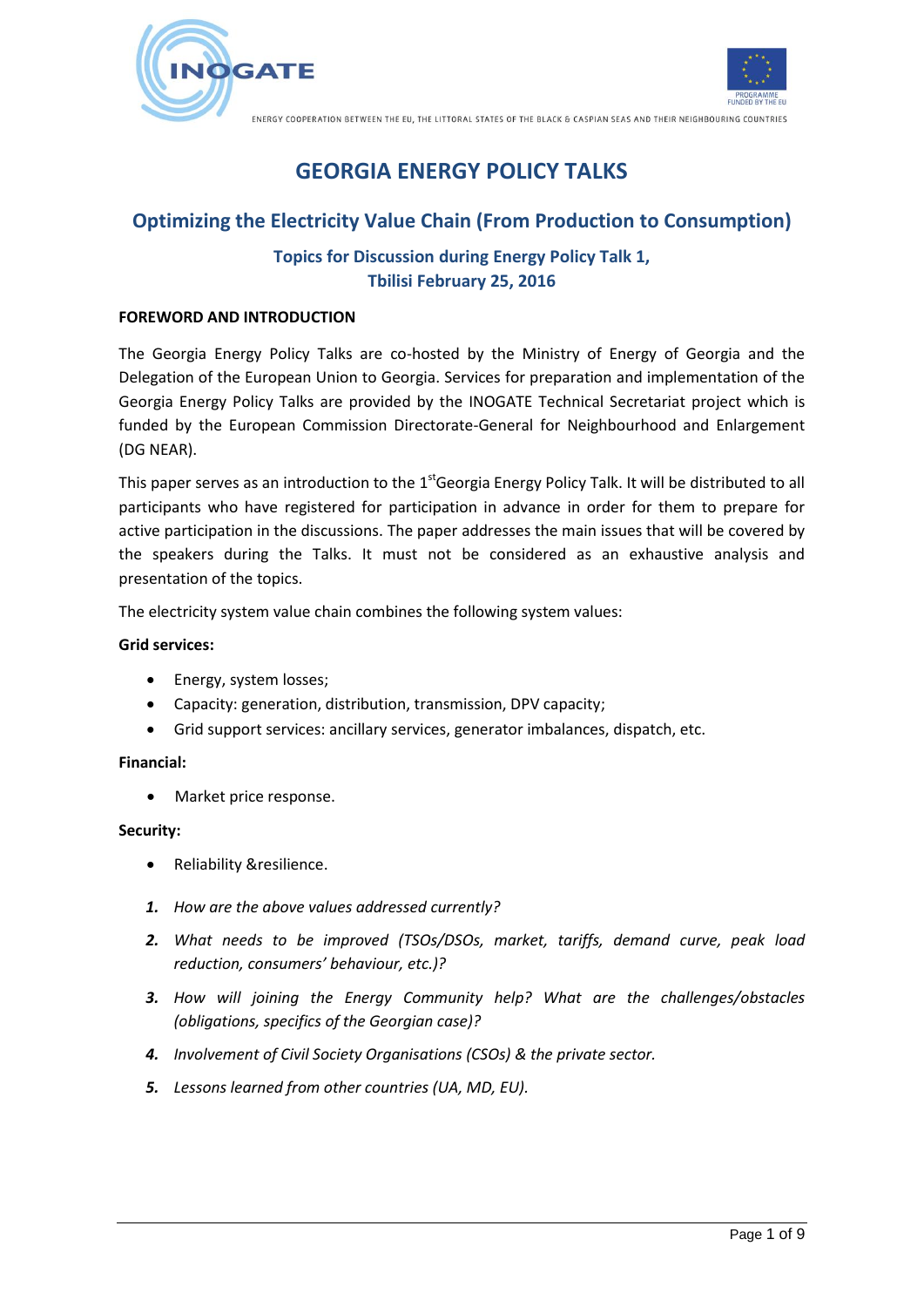



#### **BACKGROUND**

#### **Generation**

Currently the installed generation capacity in Georgia totals 3700 MW of which 75% (2786 MW) is Hydro Power Plants. The installed capacity of four thermal power plants is 913 MW. In 2014 HPPs accounted for 80% (8.3TWh) of total electricity produced, with TPPs accounting for the remaining 20%. The state-owned Enguri and Vardnili HPPs are the largest HPPs in the country. They account for 38% of total electricity generation. In 2015 231.2 MW capacity combined cycle Thermal Plant in Gardabani was commissioned. The plant efficiency is 1.5 times higher than that of existing thermal plants working on natural gas.

According to various electricity demand scenarios (growth rate 2-5%) by 2020 the consumption will reach 12-14 TWh and existing hydro generation units will not meet the demand. The deficit will be covered by more expensive thermal plans and imports. If no new generation capacities are added to the system, and because of the seasonal nature of hydropower generation, power shortages could occur at least in winter, although power may still be exported during summer months.

According to the Ministry of Energy 22 HPPs with total installed capacity of 1,550 MW are either under construction or at licensing stage and will be in operation by 2020. Hydro generation will increase by 2020 by 848 MW from current 3,000MW.

# *How the country is going to meet requirements of Directive 2009/72/EC during the construction of new generating capacities?*

In addition the Ministry of Energy has signed 72 MoUs with investors for construction of HPPs with the total installed capacity of 2,600 MW. Output at HPPs is seasonal with peaks in summer and falls going into the early winter months. In order to balance deficit during the winter Georgia depends on thermal plants and imports. Since 2012 Georgia has become a net electricity importer after being a net exporter over 2006-2012 which can be explained by increased consumption and insufficient generation. In 2014, Georgia imported 793 GWh, while it exported 545 GWh. As new generation units come into operation Georgia will boost exports during the summer months. Georgia's long-term energy policy goal was 100% reliance on hydropower, making vulnerability of supply an issue. However, this approach was changed with the construction of a new thermal power plant and exploration of the possibilities for use of wind generation.

## **Transmission**

The technical effectiveness of Georgia's power system has improved greatly since the reforms began. The system's rehabilitation combined with improved maintenance noticeably increased the operational capacity of existing plants. Both technical losses in the system and blackouts decreased significantly with the rehabilitation of the transmission network. Electricitytransmission and distribution losses (% of output) in Georgia in 1996 were 29.15, while in 2011 decreased to 11.20. According to GNERC as a result of improvement of distribution network and metering system electricity losses in all distribution networks tend to decrease. In 2014 electricity losses in the JSC"Kakheti Energo Distribution's" network have been 18.25, which is 25.5% less compared to previous year and 27.1% less than in 2012.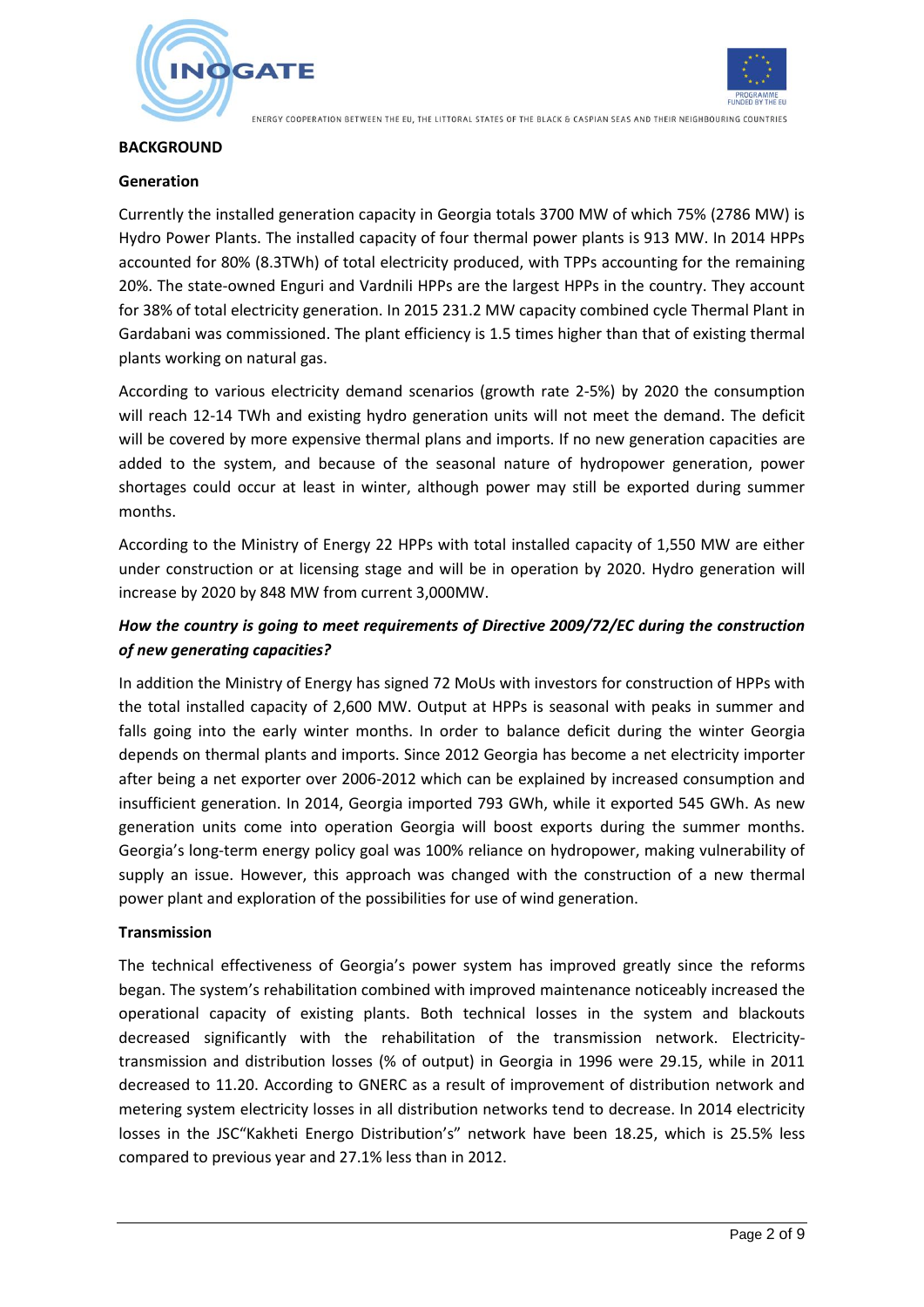



According to the GNERC annual report for 2014 actual losses in the Georgian electricity system have been decreased approximately by 32% compared with 2009. Electricity losses in the distribution networks in 2014 have been 5.2% which is 42% less than it was in 2009. Regarding electricity losses in transmission network its indicator has been steady, thus in 2014 a slight (2.1%) increase was observed. This low level of losses was achieved through aggressive rehabilitation and investment efforts that occurred over the past decade, after years of mismanagement and lack of investment had driven transmission losses as high as 16%.

The Georgian National Energy and Water Supply Regulatory Commission approve electricity normative losses, which are calculated using the Rules of Calculation of Electricity Normative Losses (adopted on 30.07.2014) in electricity transmission and distribution networks. Electricity normative losses show allowed outlay of electricity, which appears during electricity transmission and distribution. Electricity normative losses consist of technical losses, own consumption of electricity by substations and commercial losses (set standard by the Commission- no more than 5%). Technical losses appear during transportation of electricity through wires and electrical devices. Technical losses are divided into two groups: no-load losses and load losses. Internationally approved principles of incentive regulation are used for determination of electricity losses, which are based on the principle, that distribution and transmission licensees must reflect actual losses of electricity and their reduction towards normative losses for the next regulated period; this motivates licensees to reduce the actual outlay.

Under the amendments to the "Law of Georgia on Electricity and Natural Gas" adopted in December 2014, Georgian State Electrosystem (GSE) became a Transmission System Operator (TSO) authorized to operate and plan the development of entire transmission grid of Georgia. According to these amendments GSE will operate the entire electricity transmission network and will be responsible for network development planning. GSE is also responsible for day ahead and real-time balancing functions, as well as technical stability and system security.

New tariffs established for transmission and dispatch services enables GSE to operate and maintain the sustainability of the system in a more effective manner; GSE prepared and the Government approved the 10-Year Transmission Grid Development Plan for the period up to 2025 with the focused approach to the current developments in the sector.

On the basis of amendments of December 27, 2013 to the Law of Georgia on Electricity and Natural Gas the Commission was given authority to exercise important functions such as monitoring electricity market, approving grid codes, uniform system of accounting and standard terms of direct agreements on sale of balance electricity, sale of guaranteed capacity, transmission services and dispatch services together with licensing, tariff setting and dispute settlement functions. Grid Code approved by the Commission comprises transmission grid code and distribution grid code and sets procedures for managing transmission and distribution networks and terms, principles and standards for using those networks and determines relations between relevant licensees and users of their service. The Commission has approved standard terms and conditions of the direct agreements "Agreement On Selling Guaranteed Capacity", "Agreement on Purchase of Guaranteed Capacity", "Agreement on Electricity (Capacity) Dispatch Services", "Agreement on Electricity (Capacity) Transmission Services", "Agreement on Sale of Balance Electricity" and "Agreement on Purchase of Balance Electricity". The Commission has also drafted and approved new tariff calculation methodology- "Tariff Setting Methodology for Electricity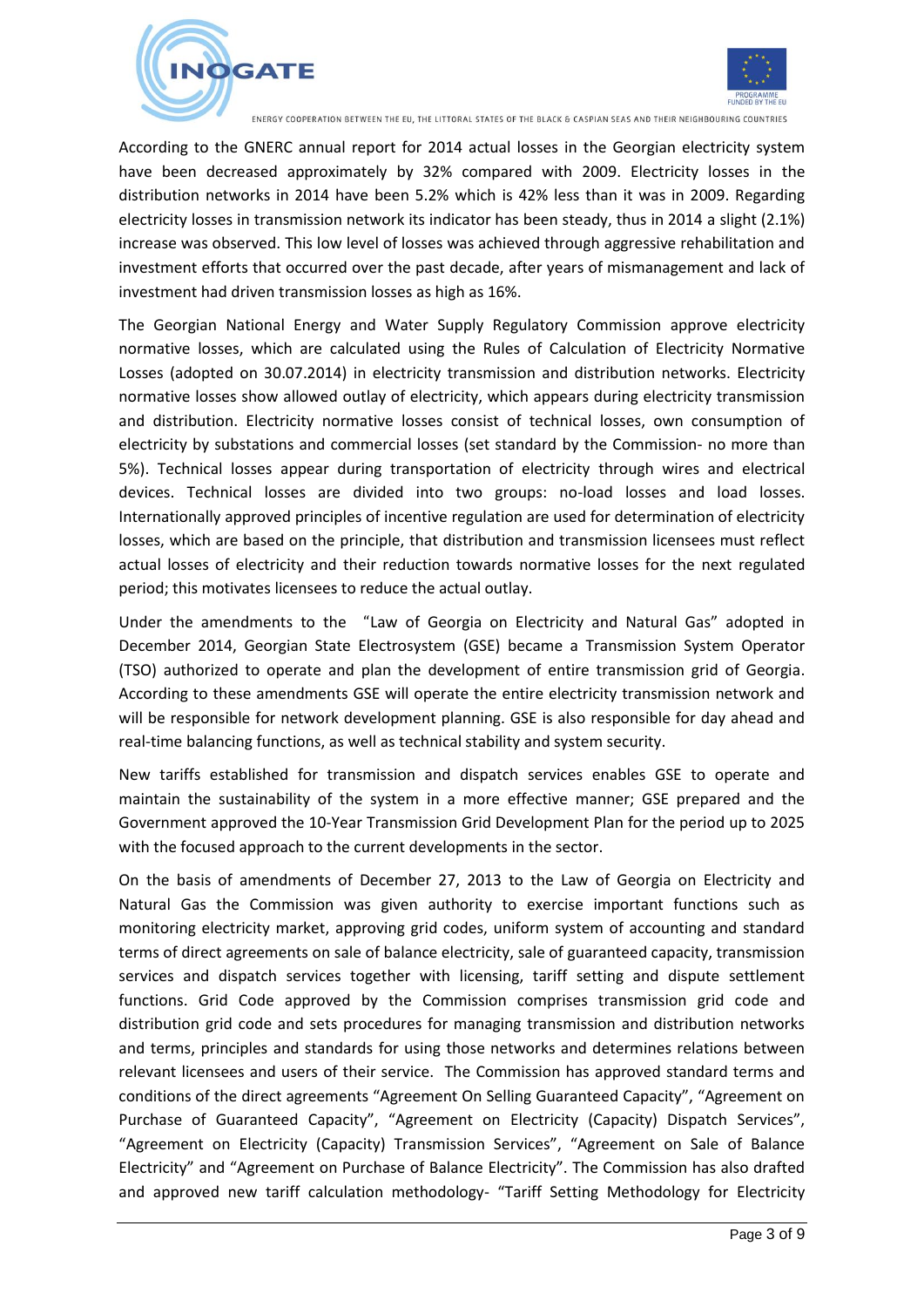



Distribution, Pass Through and Consumption Tariffs"; "Tariff Setting Methodology for Electricity Generation, Transmission, Dispatch and Electricity Market Operator Service" and. "Regulated Assets Depreciation/Amortization Rates of Utilities under Tariff Regulation". The Uniform System of Accounting,-developed by the Commission envisages usage of mandatory accounting and reporting system by licensees.

GSE is being responsible for ensuring stability of the Georgian power system, in accordance with the amendments introduced in the Law of Georgia on Electric Energy and Natural Gas, was assigned with the task of "developing the concept for organizing System Services till June 1, 2015; the concept shall describe the full structure of System Services, the purpose of each service, preliminary calculation of the estimated costs of System Services, expected effect, and the step-wise schedule of organization and introduction of the System Services.

The goal of System Services development is strengthening of reliability, stability, power quality and energy independence of the Georgian power system, both in short- and long-term perspective. Besides this: efficiency of power system performance, introduction of modern technologies, utilization of existing communication potential with the view of establishing information exchange with power plants, provision of possibilities for connecting wind and solar power plants to the network, stimulation of optimal performance, network development, technical improvement of the generation sites and utilization of their potential. The process shall be implemented in the most cost-efficient manner and consumers shall be receiving the system services at the lowest possible price.

The need for introduction and development of the System Services is caused by Georgia's approximation to EU, which was reflected in endorsement of the Association Agreement. By signing this Agreement Georgia committed to adopting a number of legal acts in various fields, including energy. Besides this, the necessity of introduction of the System Services is also conditioned by the requirements of cooperation between ENTSO-E and Georgia, its prospective membership in the Energy Community and the development of the country's power network in accordance with EU policies and goals.

In line with the requirements of the Third Energy package, System Services shall include a broad range of Transmission Service Operator (TSO) functions, fulfilment of which represents the most significant guarantee of the safe network operation. For instance, under this segment, the possibilities of restarting network operation after disconnection, ensuring appropriate frequency in the network through automated and fastest possible response, ensuring existence of additional power reserves in case of necessity, etc. are being considered.

In accordance with the requirements of EC Directive N2009/72 one of the most important functions of TSO is ensuring access to and functioning of the transmission network, as well as ensuring its safe, reliable, and efficient performance, for which purposes the TSO shall implement all the necessary System Services. At the same time, the TSO shall manage electricity flows in the system, taking into account exchanges with other interconnected systems.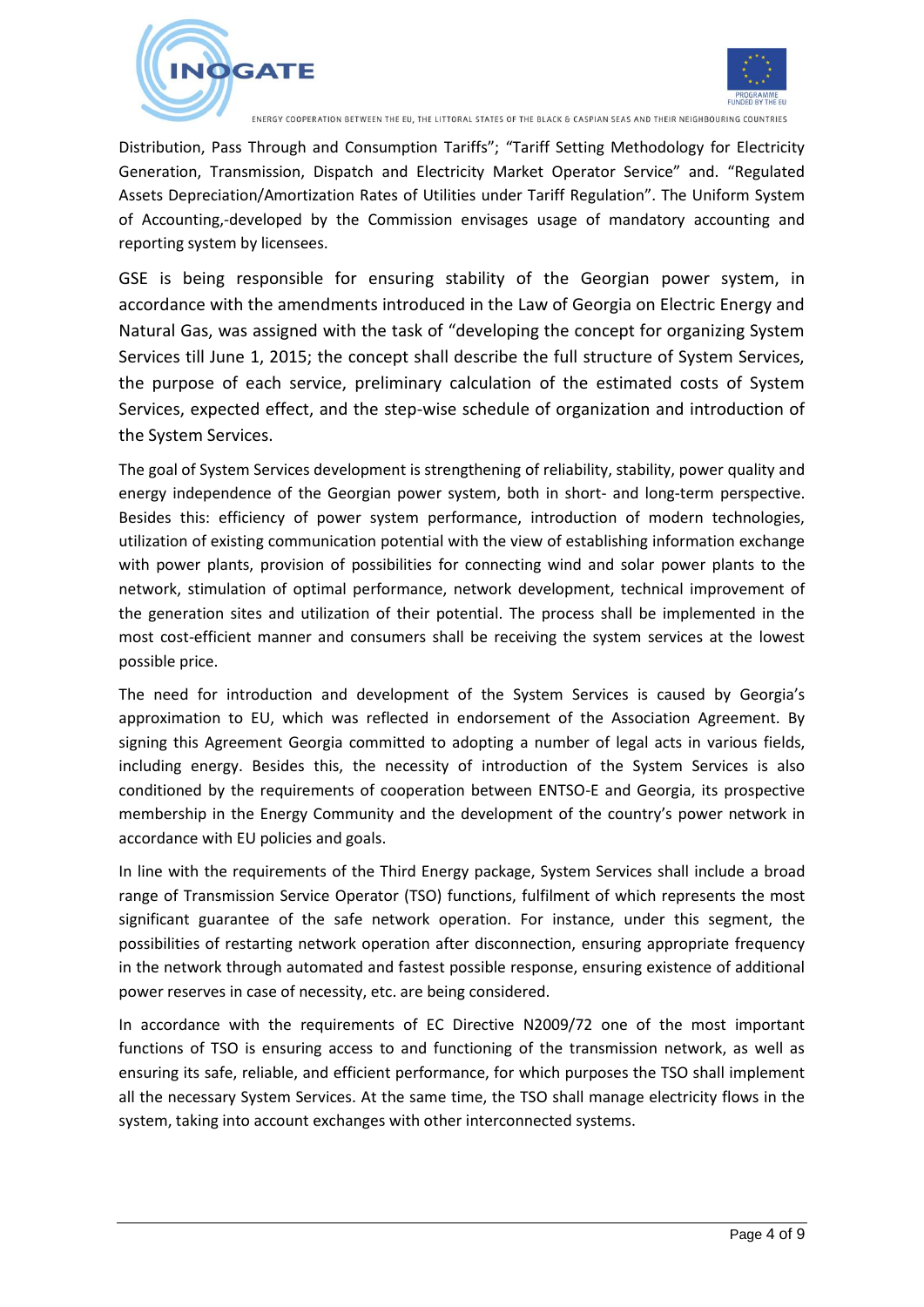



According to the EC Directive 2005/89/EC,TSOs are obliged to ensure appropriate level of reserve of power generation. And last, but not least – it is the TSO that shall ensure the balance between consumption and generation in real time**.**

The Government of Georgia has already implemented several regulatory / legislative amendments, but reforms are still underway. These include the development of a Transmission Grid Code, the adoption by the Parliament of Georgia of a new Energy Policy, which outlines the process of harmonizing the Georgian energy sector regulation with EU standards and the creation of a competitive energy market and electricity trading mechanism.

Quality of customer service provided by distribution licensees is determined by the Commission according to following indicators: Commercial service quality; and Electricity supply reliability (no interruption of services and supply).

In order to ensure improvement of customer service quality by distribution licensees operating in the electricity sector the Commission has approved Resolution N6 of July 5, 2012 "On approving Commercial Quality Rules for Services Provided by Electricity Distribution Licensees". This Resolution establishes both rules and criteria of commercial quality requirements, uniform requirements for keeping information by licensees and submitting it to the Commission as well as methods and amounts of compensating for services provided with breach of standards. 170 facts of breach of the abovementioned requirements took place in JSC "Telasi". For that reason the utility has compensated 138 250 GEL to the customers.

Two indices have been defined for determining the electricity supply reliability):

- **1.** System Average Interruption Duration Index per customer (SAIDI min/customer) and
- **2.** System Average Interruption Frequency Index per customer (SAIFI interruptions/customer).

# **UNBUNDLING OF TRANSMISSION IN THE ELECTRICITY SECTOR- (WHICH MODEL TO CHOOSE, EXPERIENCE OF OTHER COUNTRIES)**

#### **Unbundling Distribution Network**

The main objective is that the interests of all stakeholders are observed so to avoid any conflict of interests. There are problems in Georgia in this regard too. "Energo-pro-Georgia"Distribution Company (which supplies electricity to 75% of the Georgian population) owns 1 thermalpower plant, 9 medium-size hydro power plants, and two small hydroplants. Besides, it represents foreign investment.

# **Electricity Trading with Turkey-development of cross border transmission infrastructure and cooperation in the process of becoming an ENTSO-E member**

In order to meet requirements for cross-border electricity trading and attraction of investments in this sector, Georgia plans to shift from current bilateral contracts (1 year) to day ahead market (24 hours). The project starts in May 2016 and will last 22 months. The Turkish electricity market is very attractive for Georgia. There is a hourly trading model implemented in the Turkish electricity system.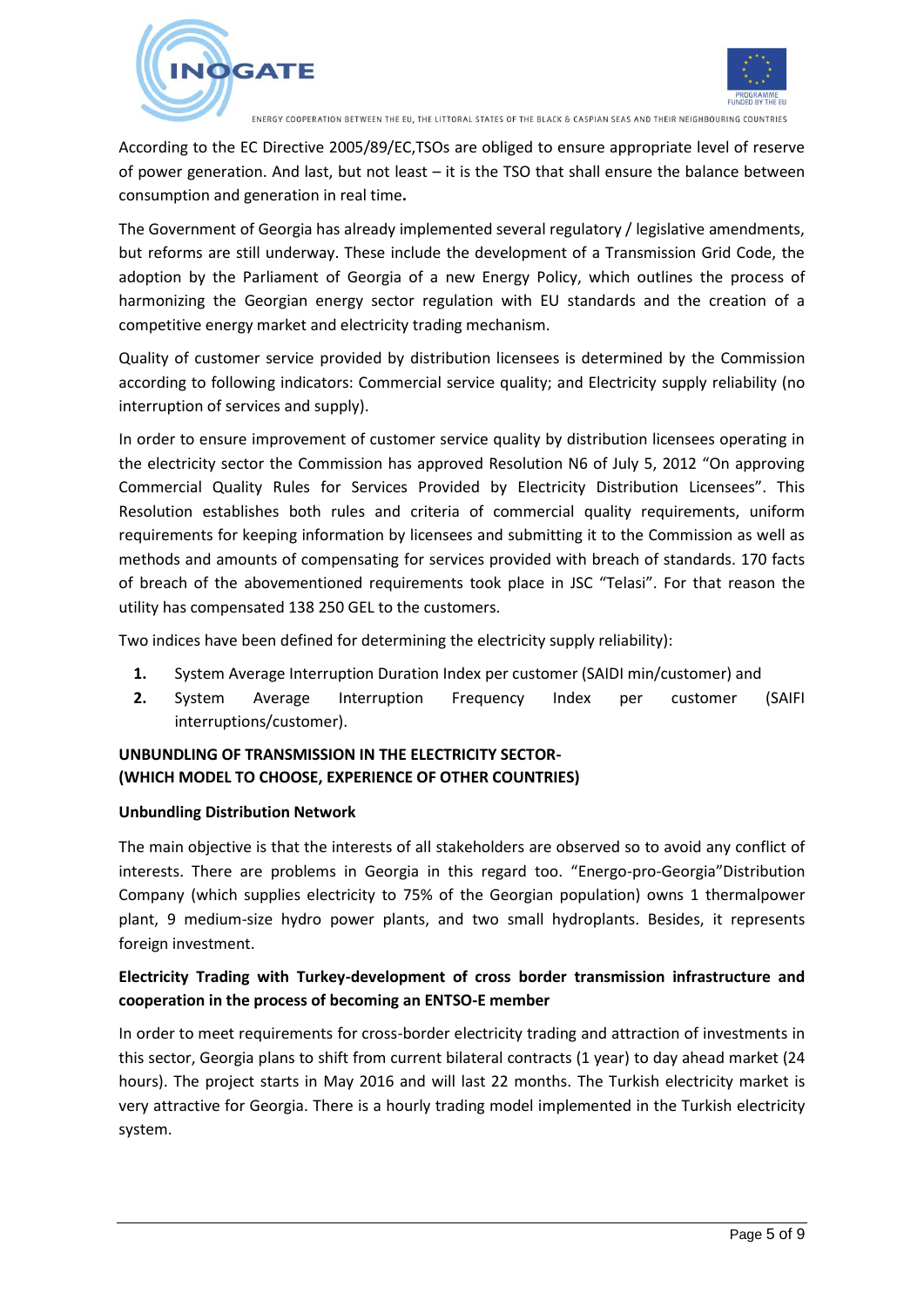



#### **Open Electricity Market**

*Wholesale electricity prices are increasing in Georgia.*In the first half of 2015 the weighted average balancing electricity price at which ESCO (the market operator) sells electricity reached GEL 0.135/KWh, up by 55% y/y. In the existing market structure, electricity trade is largely conducted via direct contracts. In 2014 direct contracts accounted for 90% of all electricity trade. In a direct contract trading electricity producers sign bilateral contracts with large electricity consumers or distribution companies. Balancing electricity, which is traded via ESCO, accounted for only 10% of the total electricity trading.

Existing HPPs, which generate the cheapest electricity (weighted average tariff of GEL 0.024/KWh), are unable to meet increased demand. Increased demand will therefore need to be covered by imports (GEL 0.15-0.20/KWh), thermal power plants (GEL 0.10-0.12/KWh), or newly built hydropower plants (GEL 0.10-0.15/KWh).

Although the newly built HPPs are the cheapest source of electricity, their prices are still significantly higher than at old HPPs.

Electricity tariffs for HPPs built before 2008 and with installed capacity of over 13MW are regulated. The electricity generated by these HPPs fully satisfies summertime consumption. In the winter, Georgia's electricity generation shortfall is bridged by Thermal Power Plants (TPPs) and imports. Electricity prices for newly built HPPs (built after 2008) and all HPPs with installed capacity below 13MW are fully deregulated. Over the first 10 years of their life, all newly built HPPs are required to sell 20% of their annual output during the winter to ESCO at a pre-agreed price. The remaining 80% can be exported or sold domestically.

Generation companies, distribution companies, and qualified customers are participating in the wholesale trade. Wholesale electricity trade is conducted either by the ESCO according to standard conditions, or by direct contracts among dispatch licensees, sellers, and buyers under standard contract terms provided by the ESCO. The ESCO itself trades about 15% of the wholesale power, and is responsible for balancing electricity trade as well as for the guaranteed capacity.

Generation, supply, transmission, and distribution companies often have the same owners, or actually form part of the same vertically integrated company. As the main form of trade is bilateral contracts buyers often buy electricity from their own generation source.

By 2017, Georgia plans to have an open power retail market. Much needs to be done before this can be accomplished. Major regulatory changes are needed, as well as improved enforcement of existing laws and regulations, and changes in the industry structure.

Without a transparent and independent from political interference regulator, market conditions for true competition will not be established and will not attract investors. The company Inter RAO UES holds shares of transmission, distribution, and generation companies, while JSC Energo-Pro Georgia holds assets of distribution and generation companies and is building a transmission line.

Under the Georgian Electricity Market Model in 2015 planned reforms include creation of a market operator, establishment of day-ahead scheduling, implementing balancing and settlement rules, introducing hourly/daily settlement, unbundling supply and distribution, establishment of competitive trading, introducing electricity traders, and clearing mechanism for the trading.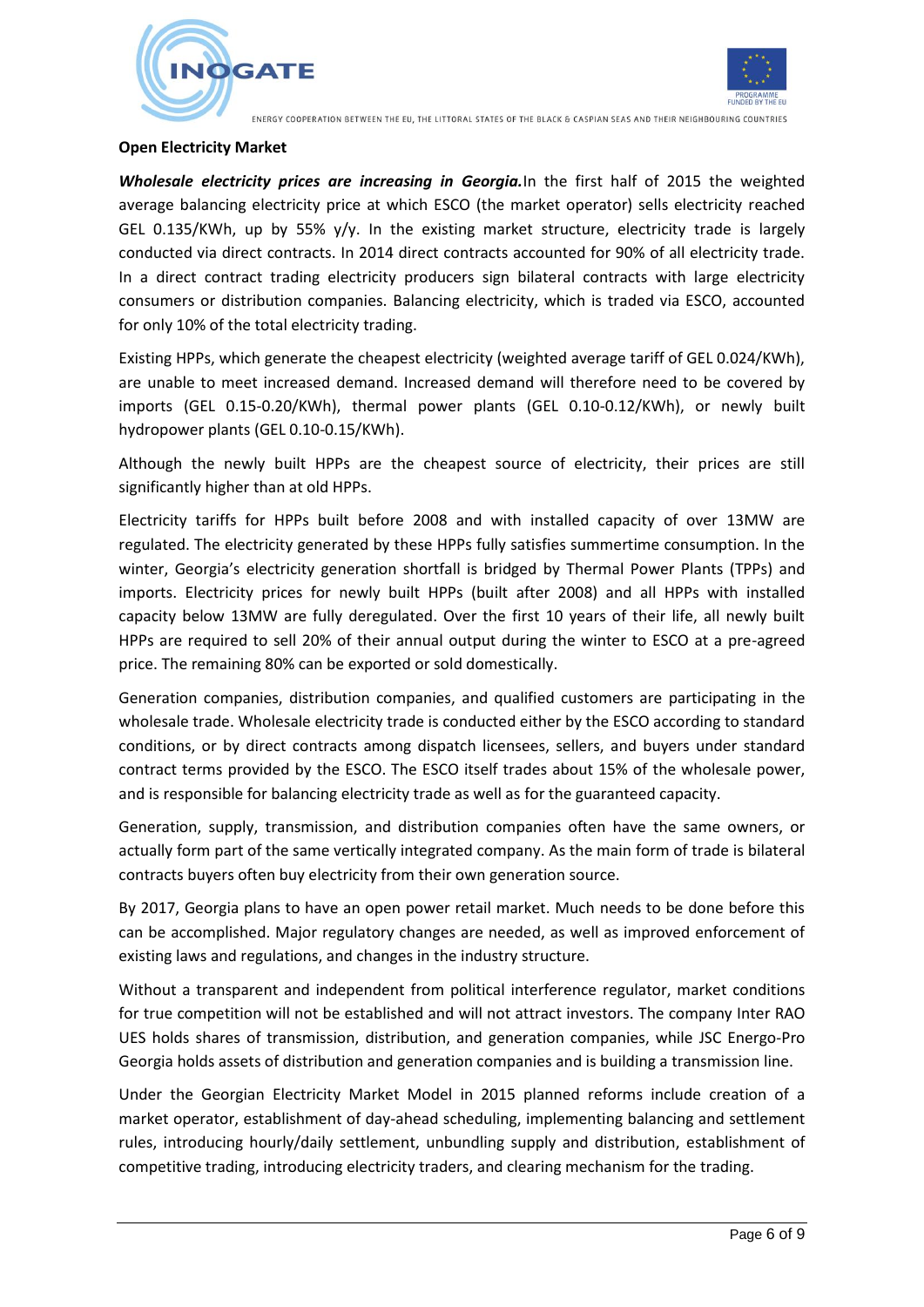



# *Increasing role of the regulatory commission in internal market functioning and cross-border trade, is it realistic?*

In order to promote competition in the internal market and in accordance with the EC Directive 2009/72/ Georgia plans to start opening of the market and at the beginning of 2017 the market will be open for consumers with a consumption of more than 1 million kWh (currently 3 GWh).

#### **Upgrading distribution network**

EC Directive 2009/72/EC on internal market in electricity and protection of consumers, the existence of so called intelligent network and accounting system provides the platform for the upgrading needed to be done. Transmission network in Georgia is being renovated. However, complete modernization requires huge investments. One of the prerequisites for transferring to the retail market is the introduction of so called "smart" meters on the wholesale level.

#### **Energy Community and Association Agreement**

On 27<sup>th</sup>June 2014 Georgia signed the Association Agreement with the European Union. This agreement is a framework for collaboration between two parties, and introduces the Deep and Comprehensive Free Trade Area (DCFTA), a preferential trade regime which establishes a freetrade area between the EU and Georgia. The DCFTA also identifies the main EU legislative acts which will need to be adopted by Georgia to ensure the alignment of both markets and to facilitate trade between them.

#### **Georgia Joining the Energy Community**

Georgia started negotiations for joining the Energy Community in February 2014. Joining the Energy Community requires, among others, the candidate to implement the European Acquis Communautaire in the energy sector, among them the "Third Energy Package" which sets the legal background for the functioning of the integrated, competitive electricity and gas markets. Having this in mind, experience of the EU member states, especially the new ones, having similar recent economic history with Georgia, may be very interesting and important for Georgia. In particular the Energy Community accession and introduction of appropriate legal framework in Georgia would enhance:

- Creation of a modern, competitive and sustainable energy system;
- Customers rights increased (independent and strong regulatory authority, transparent and cost-based tariffs, unbundling and networks accessibility);
- Investments in the energy system from European and other investors, including the European;
- Investment Bank (creation of employment opportunities, especially in renewable energy and energy efficiency sectors);
- Play an important role in implementation of the Association Agreement in the long-term and contribute to Georgia's integration in pan-European energy market.

The comments below to this theme paper were provided by Mr.Janez Kopač, Director of the Energy Community Secretariat.

## *In general, participation in the Energy Community reflects primarily in:*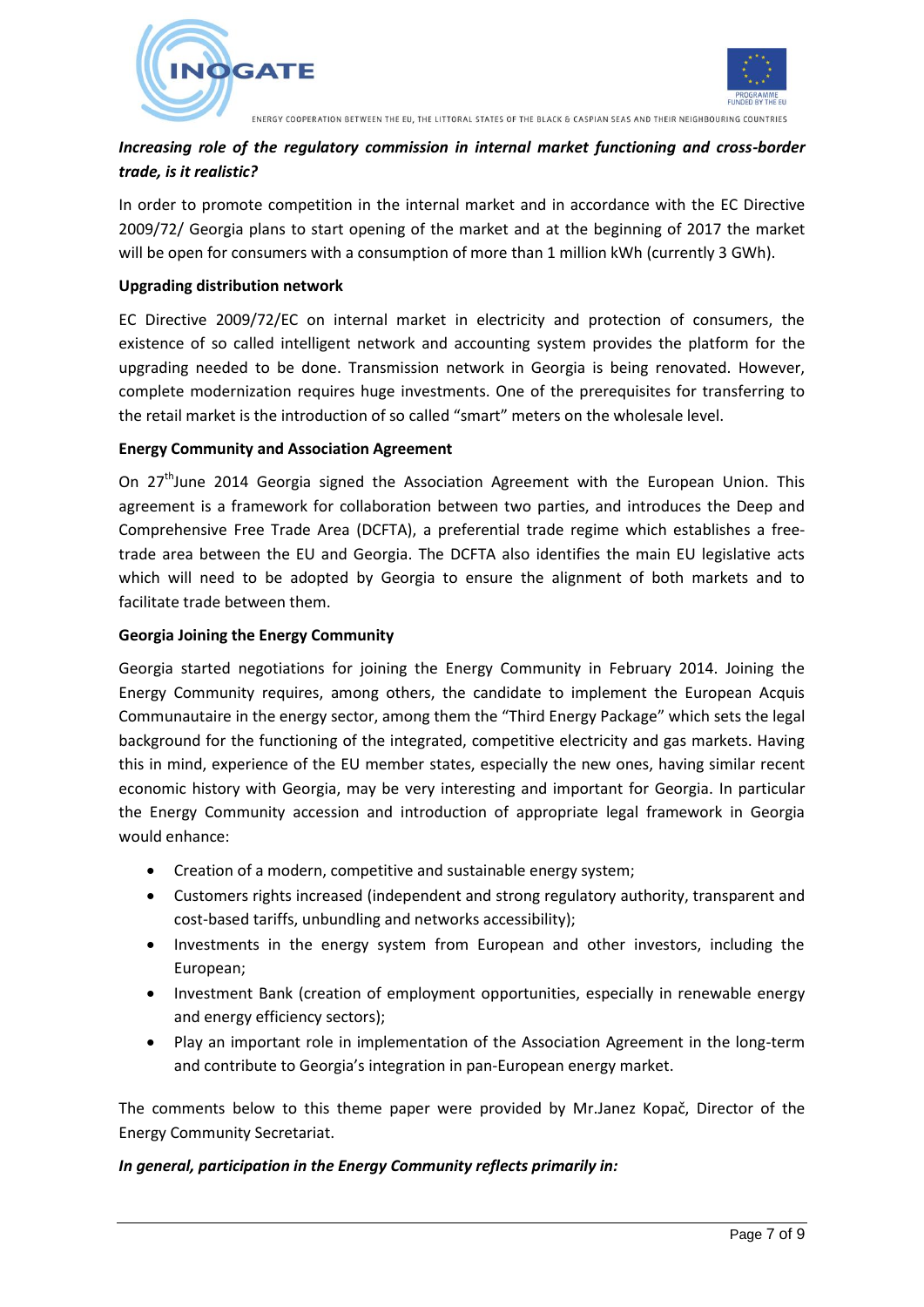



- **1.** Access to dedicated support for transposition and efficient application of the EU legal framework applicable in the domain of energy;
- **2.** Acquiring a clear and transparent yardstick for the progress and effectiveness of the applied reforms;
- **3.** A platform for coordination and cooperation in energy policies, integration of energy markets and resolving mutual discrepancies, and
- **4.** Promotion of a country's progress in front of the investor's community, traders, IFIs, international and professional associations, diplomatic and judicial environment, the civil society and broader public.

"Related to electricity generation, the participation in the Energy Community could promote the potentials of the country, benchmark and rebrand the legal and regulatory environment for the interest of the potential investors, provide benchmarks for sustainable policies and best practices in planning of new projects.

With respect to reforms in transmission, distribution and market operation the participation in the Energy Community provides for substantial advantages, including: (1) assistance in transposition and assessment of compliance with the acquis for primary and secondary acts, (2) coordination and assistance in the process of development of the electricity market platform, (3) support to GNERC for compliance of its legal enforcement (powers, independence) and coordination with other regulatory authorities, (4) coordination in the cooperation with ENTSO-E, ACER and other EU associations.

Energy Community is continuously working in support of such processes. Participation could provide for review and application of best practices, benchmarking standards and promotion of applicable measures, as well as logistic support in the development of policies and criteria for customer protection."

#### **Civil Society Organisations (CSOs) &Private Sector**

In Georgia there are no energy research institutes and civil society is not sufficiently informed about the development in the sector. Civil society advocacy regarding access to the Energy Community or development of energy strategy has been limited. There are no consumer associations to debate on energy security or energy tariffs. Georgia has an energy ombudsman housed within the energy regulator and its independence is doubtful. There is low level of public awareness In order to enhance relations with media and the non-governmental sector and to give information on the Commission's activities. A Media club has however been founded and three projects have been implemented within its framework.